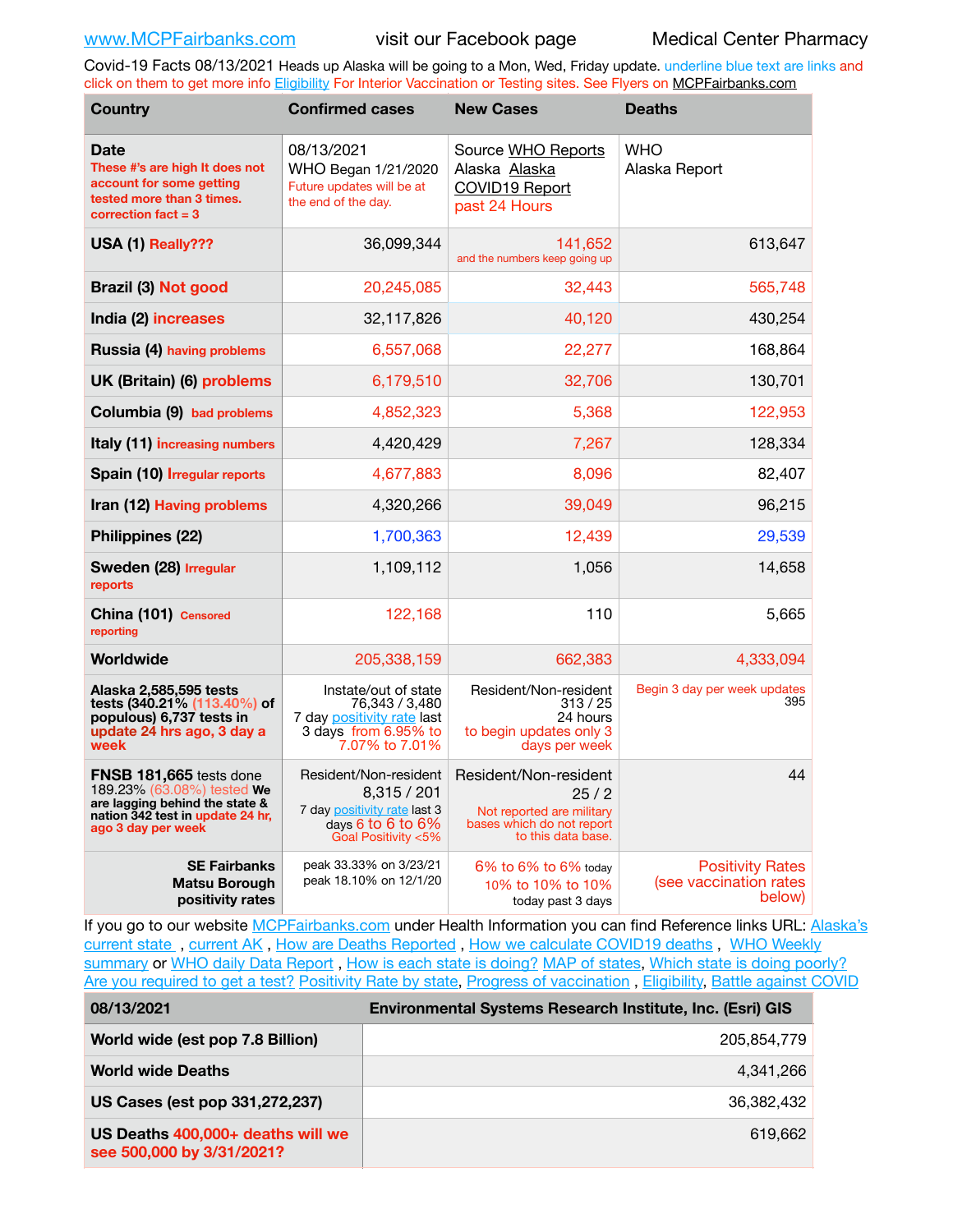### Impact of COVID-19 on the US Healthcare system

Estimated US Population 331.3 million 219.83% (73.28%) have been tested (727.6 million) Estimated 5% of US population will test positive for Covid-19 16.56 million (currently 36.4 Million (10.99%) of population tested positive vs Alaska (10.05%) we have currently tested an est. 727.6 million based on 36.4 mill that have tested positive discount some of these numbers by 67% to account for multiple testing of same person.

If 8% will require hospitalization of the 16.56 million positive cases, we would need 1.325 million beds. Estimated by the American Hospital Association there are 800,000 staffed beds available.

The US has 2.8 hospital beds per 1000 our needs could be 56, China had 4.3, Italy 3.2, South Korea 12.3

The USNS Mercy and Comfort added 2,000 staffed beds, not ICU Of these estimated to be admitted to ICU  $\qquad \qquad$  960,000, to ICU beds The US has 16,000 ICU beds we have 68,000-85,000 beds ve have 68,000-85,000 beds

US could need 299,000 beds with ventilators  $\leq$ 16,000 ventilators

 The Needs

**Summation:** Estimated needs could be 1.325 million hospitalized beds for just COVID-19 patients alone. If positives represents 5% of test run, then approximately 727.66 million have been tested, we have no idea how many tests have been run or how many multiple tests conducted on the same person, resulting in 36.4 million positive tests run with 619,662 with 1,011 deaths in the past 24 hours, ave 2320/day. In AK, with 76,343 positive cases 10.05% of Alaska, 1,766 hospitalizations, and 392 deaths. Hospitalization rate is 2.37% of those that test positive, Death Rate 0.53% overall or 21.85% of those hospitalized. Those >60 y/o represent 15% of positive cases, yet represent 80% of deaths. 727,264 vaccines given equal approximately 339,694 (44.70%) completed series and 387,570 (51%) vaccinated once of population.

Normal ICU stay 5-7 days, estimated ICU stay for COVID-19 2-3 weeks and they could tie up a ventilator for that length of time also, helping only 1/3 as many patients.

This is why we need to flatten the curve by social spacing and only essential travel.

Expected Death (these are just estimates based on other countries) if 5% of the US Population (16.56 million) test positive we are now at 29.137 million positive (8.8%) and if

1% die = 165,600 people

2% die = 311,200 people

3% die = 496,800 people

6% die = 993,600 people obviously we have passed the 1.325 million positive cases we are 29.137 million so if 5% of the US population (16.56 million) test positive and 6% of those die = 993,600 deaths if no vaccine, or if 3.09% (511,704) will die, but we are 104.8% of the way there in 52 weeks (1 year).

World wide death rate of positive tests actually 2.11%. The US is at 619,662 1.70% of those actually tested positive, that is 70% lower death rate than when we started in 3/2020 , started at 6%. But we are slipping Death % have gone from 1.67 to 1.82%. There are 7.8 Billion people in the world 331 million live in the US (4.2% of the world's population) 10.99% have tested positive. The US deaths represents 14.27% of the world's death numbers and 17.67% of worldwide confirmed cases.

In comparison to the flu in the US.

CDC Estimates. From 2010 to 2016, the flu-related death rate was between 12,000 and 56,000, with the highest season being 2012 to 2013 and the lowest being 2011 to 2012. Most deaths are caused by complications of the flu, including pneumonia or a secondary bacterial infection of the heart or brain. or 2,000 to 9,333 per year. In 2020 in the US has 19 million cases 180,000 hospitalized and 10,000 (0.052%) have died, typically it is 2% will die, compared to 1.70% with COVID19. 219.83% (US), 340.21% (Alaska), & 189.23% (Fbks) are still too few to protect us from future outbreaks. Experts feel that we need either need people to get infected with the virus and develop antibodies or get vaccinated to create immune antibodies to protect us, that we need >60% of the population to have positive antibody tests and preferably 70-90%, one expert felt they would not feel confident til >85% were positive, to give assurance (herd immunity) in order to go without masks and social distancing. NY City seems to have the highest number at 20%. Testing is so important. Currently we are testing at 41.68 Million tests per month. At this rate to test everyone once it will take 7.87 months or over 0.67 years. To test 3 times it would take 23.61 months or 2 years

The [Flu](https://lnks.gd/l/eyJhbGciOiJIUzI1NiJ9.eyJidWxsZXRpbl9saW5rX2lkIjoxMDMsInVyaSI6ImJwMjpjbGljayIsImJ1bGxldGluX2lkIjoiMjAyMTAyMjYuMzYwNDA3NTEiLCJ1cmwiOiJodHRwczovL3d3dy5jZGMuZ292L2ZsdS93ZWVrbHkvb3ZlcnZpZXcuaHRtIn0.ePMA_hsZ-pTnhWSyg1gHvHWYTu2XceVOt0JejxvP1WE/s/500544915/br/98428119752-l) (Influenza kills approximately 1-2% of those infected ([1.6% positivity in Alaska](http://dhss.alaska.gov/dph/Epi/id/SiteAssets/Pages/influenza/trends/Snapshot.pdf) zero deaths for flu), SARS killed 800 people total, COVID19 appears to kill 1.70% (619,662 of those that test positive (10.99% of US COVID) or 15% less deadly than the flu and seems to be more contagious. (Seems to spread more readily) [Flu](https://lnks.gd/l/eyJhbGciOiJIUzI1NiJ9.eyJidWxsZXRpbl9saW5rX2lkIjoxMDEsInVyaSI6ImJwMjpjbGljayIsImJ1bGxldGluX2lkIjoiMjAyMTAyMjYuMzYwNDA3NTEiLCJ1cmwiOiJodHRwOi8vZGhzcy5hbGFza2EuZ292L2RwaC9FcGkvaWQvUGFnZXMvaW5mbHVlbnphL2ZsdWluZm8uYXNweCJ9.oOe3nt2fww6XpsNhb4FZfmtPfPa-irGaldpkURBJhSo/s/500544915/br/98428119752-l)  [rates dropped from 300 to single digits this year](https://lnks.gd/l/eyJhbGciOiJIUzI1NiJ9.eyJidWxsZXRpbl9saW5rX2lkIjoxMDEsInVyaSI6ImJwMjpjbGljayIsImJ1bGxldGluX2lkIjoiMjAyMTAyMjYuMzYwNDA3NTEiLCJ1cmwiOiJodHRwOi8vZGhzcy5hbGFza2EuZ292L2RwaC9FcGkvaWQvUGFnZXMvaW5mbHVlbnphL2ZsdWluZm8uYXNweCJ9.oOe3nt2fww6XpsNhb4FZfmtPfPa-irGaldpkURBJhSo/s/500544915/br/98428119752-l) note the start of mask wearing impacted flu numbers.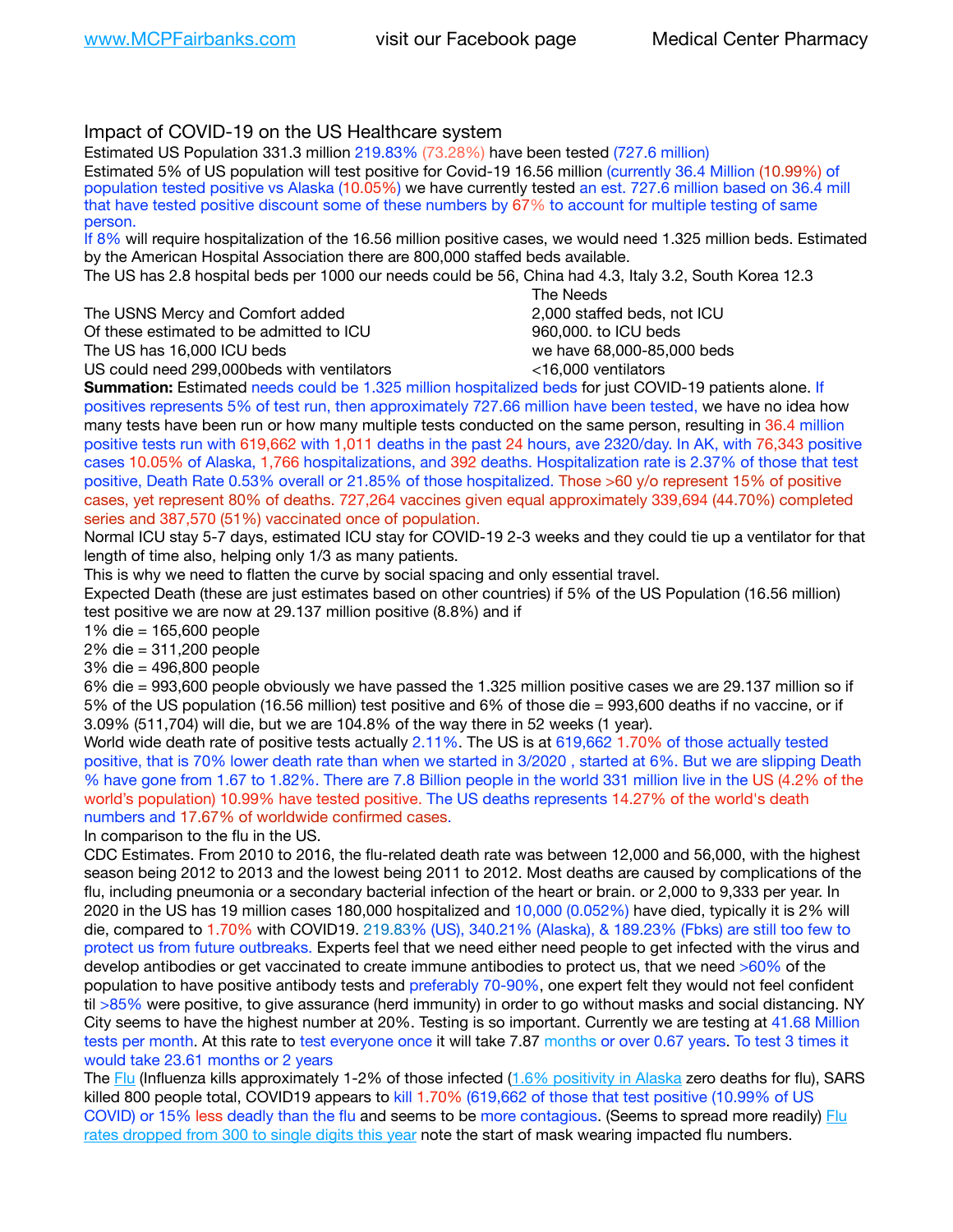[www.MCPFairbanks.com](http://www.MCPFairbanks.com) visit our Facebook page Medical Center Pharmacy

Alaska has 76,343 so far 8,315 in Fairbanks or 1 of every 9 of Alaskans, and with 44 of 395 deaths 1 in 9, the first case was transient foreign airline crew member. Interesting, the Source of Alaska's SARS-Cov2 virus originated not from East Asia by travelers or the west coast (Washington where it was first observed) , but came from the east coast of the US, and they were inoculated first from Europe, accordingly from New York's Governor and CDC. Currently 39 Variants known, only 13 of major concern in the US. (Europe's (china's)) Primary, plus an Ohio variant (COH.20G/501Y), California, [UK](https://www.cdc.gov/coronavirus/2019-ncov/transmission/variant-cases.html) (B.1.1.7), (7) South African (1.351), India (Delta), Delta-Plus, Peru (Lambda(C.37)) and (2) Brazil (P.1), we have seen 5, Europe's (China) [variant](https://www.webmd.com/lung/news/20210318/cdc-who-create-threat-levels-for-covid-variants?ecd=wnl_cvd_031921&ctr=wnl-cvd-031921&mb=kYbf7DsHb7YGjh/1RUkcAW0T6iorImAU1TDZh18RYs0=_Support_titleLink_2), California, Brazil, UK, South Africa, India (delta) now representing 96% of new tests in Alaska so far, the last 4 in particular as they have a 50% increase in transmissibility vs 20% in the others over the China variant, the delta variant is 50% more transmissible than the UK (B.1.1.7)version.

**Best practice protection** is good personal Hygiene do not touch eyes, nose, mouth, wash hands frequently for at least 20-30 seconds, before you touch your face, and observe personal spacing of 6-18 feet. Remove your shoes in your house, frequently clean surface areas, let the cleaner sit 15-20 sec before wiping off. **We are recommending to wear any kind of mask.**

Drug treatment is being researched, but as yet not been verified, only suggested. Best to isolate those sick and isolate those most susceptible (old and preconditioned with risk factors)

**Risk factors:** Cardiovascular disease (56.6%), Obesity (41.7%), Diabetes (33.8%), age >60, respiratory problems, especially smokers or those who vape, High Blood Pressure

If you have been exposed self isolate for 2-4 weeks

One episode in China, a man tested negative for 27 days before showing symptoms. So Isolation may want to be considered up to 4 weeks not just 10-14 days.

Italy 1 in 10 positive cases admitted to ICU due to Hypoxic failure requiring mechanical ventilation. In NY it was 1 in 7 that required hospitalization, of the 5700 hospitalized 2634 were discharged (79% (2081)) or added (21%(553)), 9 in 10 put on a ventilator died.

Public policy development and education is important. **How Long does Covid-19 stay on objects** Air (droplets in air, sneeze/cough) up to 3 hours

Copper 4 hrs skin (SARS-COV2) 9.04 hrs (Influenza virus 1.82 Hrs)

Vaccination in Alaska by Age

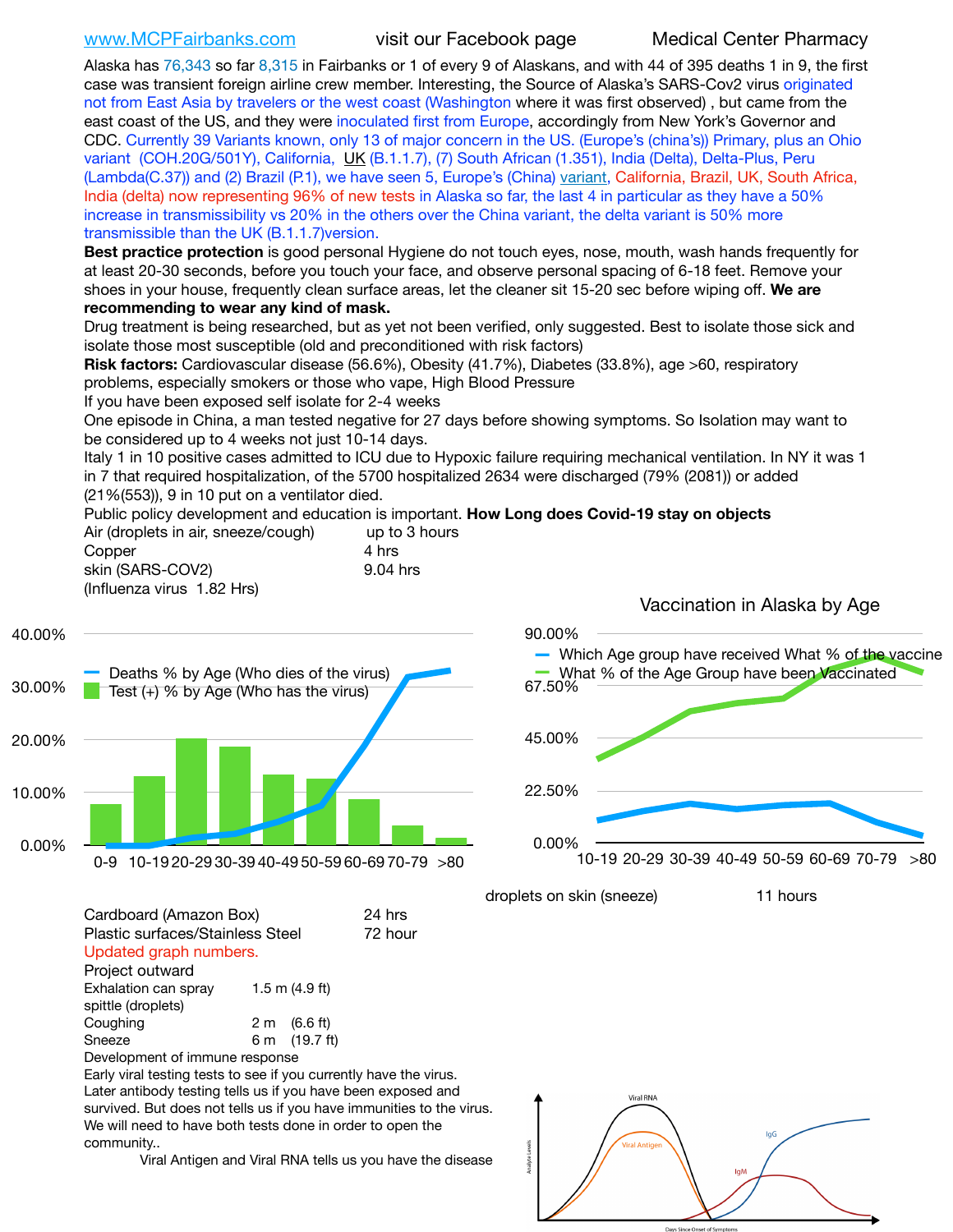and can spread the disease and if you can or are currently sick. IgM (short term) and IgG (long term antibodies) tells us you have experienced the virus or had the vaccine, and got over it. You may be resistant if your [antibody levels](https://www.cdc.gov/coronavirus/2019-ncov/lab/resources/antibody-tests.html) are high enough. [Current](https://l.facebook.com/l.php?u=https://www.itv.com/news/2020-10-26/covid-19-antibody-levels-reduce-over-time-study-finds?fbclid=IwAR3Dapzh1qIH1EIOdUQI2y8THf7jfA4KBCaJz8Qg-8xe1YsrR4nsAHDIXSY&h=AT30nut8pkqp0heVuz5W2rT2WFFm-2Ab52BsJxZZCNlGsX58IpPkuVEPULbIUV_M16MAukx1Kwb657DPXxsgDN1rpOQ4gqBtQsmVYiWpnHPJo2RQsU6CPMd14lgLnQnFWxfVi6zvmw&__tn__=-UK-R&c%5B0%5D=AT1GaRAfR_nGAyqcn7TI1-PpvqOqEKXHnz6TDWvRStMnOSH7boQDvTiwTOc6VId9UES6LKiOmm2m88wKCoolkJyOFvakt2Z1Mw8toYWGGoWW23r0MNVBl7cYJXB_UOvGklNHaNnaNr1_S7NhT3BSykNOBg) [View of antibodies/immunity](https://www.livescience.com/antibodies.html)[.](https://www.itv.com/news/2020-10-26/covid-19-antibody-levels-reduce-over-time-study-finds) We have tested currently 340.21% (113.40%) of the Alaskan population and over little over 219.83% (73.28%) of the US population, discount these numbers by 67% to reflect multiple testing of the same person. To be safe, we need at least 25% to see if we are making progress, [60%](https://www.jhsph.edu/covid-19/articles/achieving-herd-immunity-with-covid19.html) to [barely qualify](https://www.nature.com/articles/d41586-020-02948-4) to be safe, and [70-90%](https://www.mayoclinic.org/herd-immunity-and-coronavirus/art-20486808) to be assured we will not see a second wave of sickness. Some experts will [not feel safe til we are at 85%](https://www.bannerhealth.com/healthcareblog/teach-me/what-is-herd-immunity). See bottom of last page to see how and where in Alaska do we and each of the boroughs stack up, compared to other states and the nation.

Three types of clinical laboratory COVID-19 or SARS-CoV-2 tests are being developed:

 Molecular Gene sequencing (current method), Viral antigen (testing parts of the virus), Host antibody tests (serology). They detect the virus in different ways.

Mask & [Mask Usage:](https://www.nationalgeographic.com/history/2020/03/how-cities-flattened-curve-1918-spanish-flu-pandemic-coronavirus/) N95 filter out 95% of the particles in the air 3 microns in size or larger.

| Conflict                                                 | Comb<br>at<br>Death | Past<br>24<br>hours |
|----------------------------------------------------------|---------------------|---------------------|
| <b>Revolutionary War</b>                                 | 8,000               |                     |
| Civil War                                                | 214,938             |                     |
| <b>World War I</b>                                       | 53,402              |                     |
| World War II                                             | 291,557             |                     |
| <b>Korean Conflict</b>                                   | 33,686              |                     |
| Vietnam                                                  | 47,424              |                     |
| <b>Gulf War</b>                                          | 149                 |                     |
| Afghanistan                                              | 1,833               |                     |
| Iraq                                                     | 3,836               |                     |
| 1918 Flu                                                 | 675,000             |                     |
| 9/11 deaths                                              | 2,977               |                     |
| <b>COVID19 deaths</b><br>from 1/20/2020 to<br>08/13/2021 | 519,662             | 1,011               |

Mold sizes are about 10-12 microns in size. Bacteria are larger, so is dust, Gas molecules and viruses are smaller. PM2.5 are 2.5 microns in size. **Viruses** can be 1 micron in size, 0.3 micron in size, or 0.1 microns in size, so they **will pass right through**. **We recommend wearing any mask, the mask may provide up to 5 times the protection** ver **wearing no mask at all**. It still **does not protect** the wearer from contracting the infection, it **can inhibit** the spreading, something is **better than nothing at all**. **Remember there is a clean side ( the side towards you) and a dirty side,** the side to the contaminated air is dirty. If you are COVID positive then this is reversed.

When handling the mask, do not touch the dirty side and then touch your face, Wash properly your hands first after touching the dirty side before touching your face. If you are infected the dirty side is the inside surface of the mask. Wash your homemade mask in hot water wash >133F (for at least 10 minutes) and rinse to sanitize with high heat >133F Plus and a weak bleach or peroxide (not Both) the mask. Daily if possible. If you are a frontline health care provider with a homemade fabric mask 2 hours. Do not touch the dirty side.

Mask usage: 5/13/21 While the CDC has changed it's recommendations for those who have gotten vaccinated to go mask free, except on Mass Transportation such as buses and airline, or when in crowded situations, like concerts.

Those that have not been vaccinated are still advised need to wear a mask, they are now the population at risk.

The risk has now increased for those non-vaccinated folks. They no longer have the masked people in the community to protect them. While those who have been vaccinated will not get sick or as sick. They can still pass, much more easily without the masks, the virus to those who have not been vaccinated to make them sick.

Therefore, it is even **more imperative** that those that have not been vaccinated, wear a mask to protect themselves, or get vaccinated. The sea of those with the potential to have the virus now are those <12 y/o of age, those >  $12y$ /o who have not been vaccinated, or those who have been vaccinated and are transitory carriers. Currently, this is about 50% of the US population and about 60% of the Alaskan population. And about 80% of all children under 18y/o at this moment.

**Alcohol solutions** should be 60-80% alcohol **70%** is optimal. **Keep wet and rub 30 seconds**, or Happy Birthday song sung 3 times. **Hydrogen peroxide diluted to 2%** or 4 teaspoonful per quart of water (20ml per 946ml) Bleach the same ratio **Vinegar and ammonia are good cleaning agents, but not disinfectants**. **Do not mix** any of these agents together, toxic fumes can result. **Disinfectants, in order to be effective**, should remain on the applied surface, to be cleaned moist **(wet) for 30 seconds to 4 minutes** depending on material. Caution may dissolve glue or adhesives or bleach and discolor items, check with manufacturers. Do not let it get inside electronic devices. UV (10 minutes), [UV light](http://www.docreviews.me/best-uv-boxes-2020/?fbclid=IwAR3bvFtXB48OoBBSvYvTEnKuHNPbipxM6jUo82QUSw9wckxjC7wwRZWabGw) only kills where it can see.

**Myths**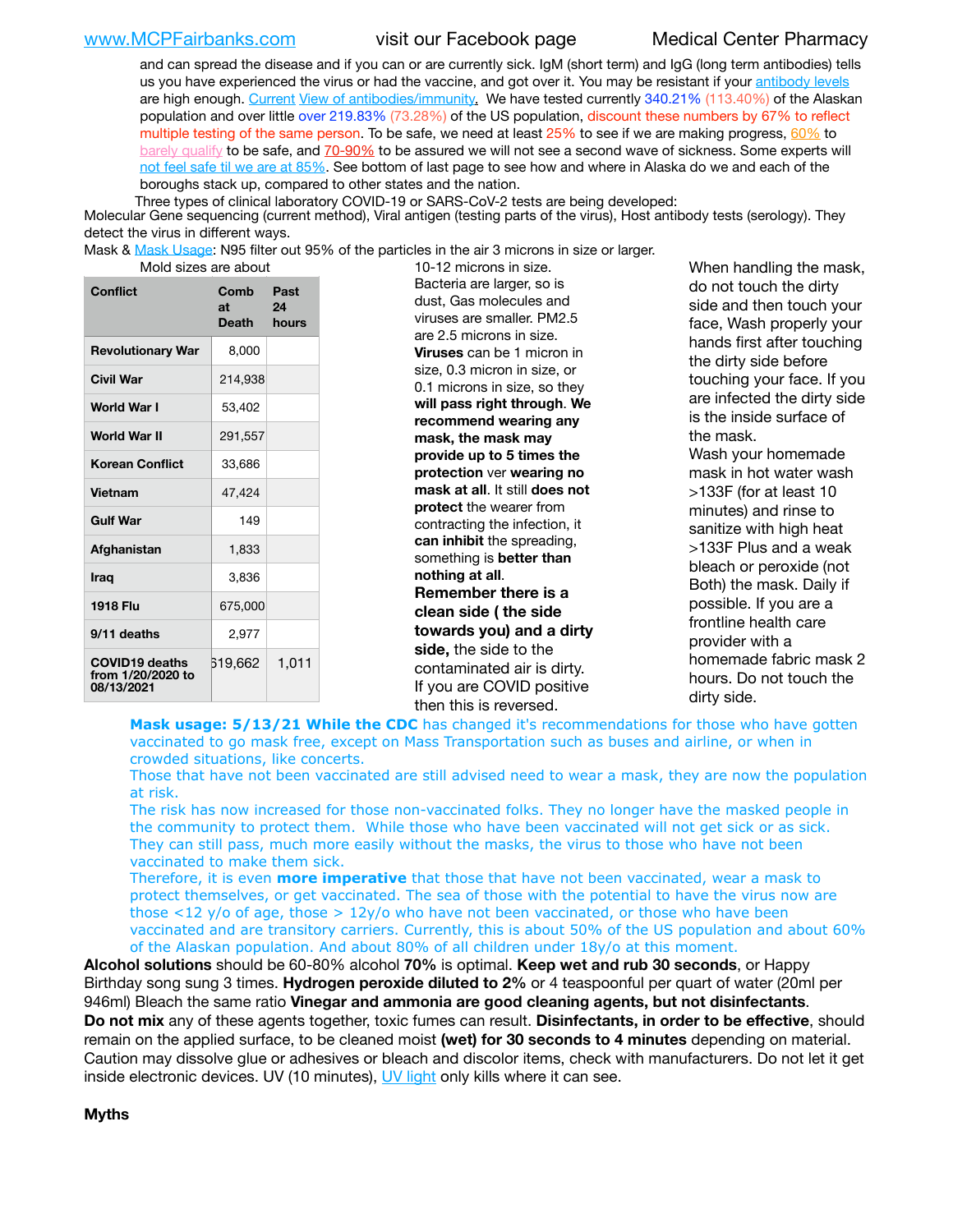Taking hot baths, using colloidal silver, eating garlic soup, gargling with bleach are not proven to be effective. We have already seen using chloroquine taking the wrong form in the wrong dose can be fatal, one death and one critically injured. (see Arizona couple after listening to the past-president)

**We have heard of all kinds of cures.** To date there is no curative or preventative treatments, only supportive therapy. At this point there is **no proof** that Quinine, zinc, Hydroxychloroquine, Chloroquine, or Vitamin C works. As they say wives-tale at best, irresponsible reporting most likely. We have seen no information that they work. There have been ineffective dosing issues, over-dosing issues, permanently killing the senses of smell or taste, inappropriate usage, cardiac arrhythmias, and death from the usage of these agents have been reported. The virus may die out with heat of summer, or cold weather, this is a myth, There are a couple of studies at show the virus can withstand 98F. We know the body tries to use up to 104F to potentiate our immune system, to kill viruses. Taking NSAID, Aspirin, Ach-Inhibitors, Arb's and you get the COVID-19 infection are not contraindicated and no clinical evidence that says you should stop any of these classes of medications. It would be misguided and ill advised if you did so, In other words, Unless your doctor makes changes, keep taking your medications unless told to do otherwise.

**Vaccine Myths and Fake information:** There are no microchips, tracking devices, fetus tissue, at all in the vaccines. Vaccines will not and can not change your DNA., It can not change the fertility of men or women. It seems to be safe to the fetus and pregnant women. You should continue to wear a mask til we get to Herd Immunity levels, but can remove masks if you are outdoors, but not at concerts where you are close together. You should still get vaccinated (complete series) even if you got COVID. If you have some of the co-morbidities, it is important that you do get vaccinated, the side effects of the vaccine will be milder and survivable than getting COVID. When you have questions, ask a pharmacist or your doctor.

As of 12/21/20, DHSS was aware of 11 reports regarding possible allergic reactions from Alaska's hospitals to CDC: Bartlett Regional Hospital (8), Providence Alaska (2) and Fairbanks Memorial Hospital (1). Two were identified as anaphylaxis and one of those resulted in hospitalization for ongoing monitoring. In the other three cases, symptoms were mild and not considered anaphylaxis. the hospitalized patient has been discharged and is doing well. The CDC said there appears to be no obvious geographic clustering of these reactions, nor was a specific production lot involved. People who experience anaphylaxis after the first dose should not receive

a second dose, according to CDC recommendations. For being one of the first states in that nation to start vaccinating, those <16y/o, we have slowed down vaccinations to where we are now way behind. More people are getting sick more frequently. Soon we will have more deaths. Due to vaccination resistance, Alaska has pushed itself into near last place, in the nation, as to when we will reach "herd immunity". This is the date when we can safely remove our masks and other restrictions.

Check our website [www.MCPFairbanks.com](http://www.MCPFairbanks.com) for the 13 testing sites in the interior of Alaska.

Who is eligible now? All Alaskans >12 y/o, can receive the Pfizer vaccine and those >16 y/o can receive all of the other vaccines, all visitors can get vaccinated. Johnson and Johnson, has been reinstated, but I would caution not to



give it to women 12-50 years old. For details about eligibility, to find a provider visit [covidvax.alaska.gov.](https://lnks.gd/l/eyJhbGciOiJIUzI1NiJ9.eyJidWxsZXRpbl9saW5rX2lkIjoxMDYsInVyaSI6ImJwMjpjbGljayIsImJ1bGxldGluX2lkIjoiMjAyMTAxMjguMzQwODU3NjEiLCJ1cmwiOiJodHRwOi8vZGhzcy5hbGFza2EuZ292L2RwaC9FcGkvaWQvUGFnZXMvQ09WSUQtMTkvdmFjY2luZS5hc3B4In0.-Xwhl42jAWOMS7ewfS85uxwrwjohCso3Sb81DuDKtxU/s/500544915/br/93796640171-l) for vaccination sites or call 1-907-646-3322 for questions [covid19vaccine@alaska.gov](mailto:covid19vaccine@alaska.gov?subject=COVID19%20Vaccine%20questions) 9 am – 6:30 pm Monday -Friday and 9 am-4:30 pm Saturday and Sunday. You may be put on hold, but you will not need to leave a message for a return phone call if you call within business hours. Keep these tips in mind when scheduling. checkout our website [www.MCPFairbanks.com](http://www.MCPFairbanks.com) Please keep these tips in mind when scheduling. Be sure to keep and save your proof of vaccination cards as you may need it for travel purposes in the future. Gao Fu, the director of the China Centers for Disease Control, admitted on 4/10/2021 that the country's vaccines don't exactly give Covid-19 a knockout blow. One study from Brazil found that the vaccine from the Chinese company Sinovac was 50.4% effective, compared to Pfizer's 97%. Fu said the government is looking for ways to boost effectiveness.

# Many Alaskans live with underlying health concerns

You can not change your age but you can affect change with other risk factors. Nov. 17, 2020 for more information check out [Alaska DHSS Insights](http://dhss.alaska.gov/dph/Epi/id/Pages/COVID-19/blog/20201117.aspx)

Epidemiologists within the Section of Chronic Disease Prevention and Health Promotion analyzed reports from about 8,500 randomly-selected Alaska adults who participated in the annual [Behavioral Risk Factor Surveillance System \(BRFSS\)](http://dhss.alaska.gov/dph/Chronic/Pages/brfss/default.aspx) telephone survey between 2016 and 2018. About 67% of Alaska adults  $-$  two out of three  $-$  have at least one of the following ongoing health concerns that have been shown to increase chances for serious illness from COVID-19: